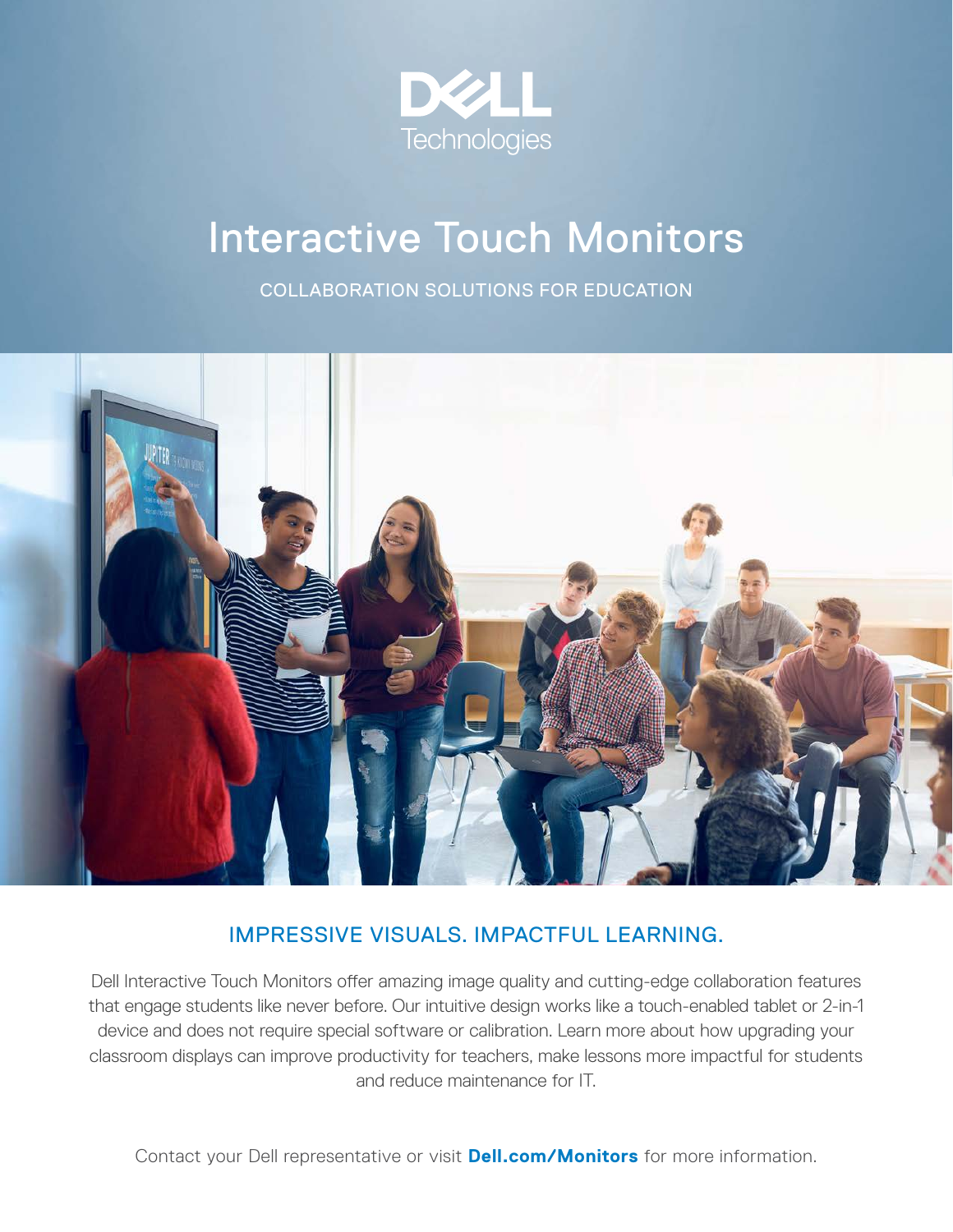# Dell Interactive Touch Monitors

IMPRESSIVE VISUALS. IMPACTFUL LEARNING.

### FEATURES THAT TEACHERS AND STUDENTS REQUIRE

Keep your students engaged with a 55, 70, 75 or 86-inch touch display that is designed to make content easier to read while enabling powerful collaboration that can boost learning outcomes. Dell Interactive Touch Monitors offer a variety of features that can help students build essential skills such as teamwork, communication, creativity and critical thinking.



## **COLLABORATION**

Touch displays can help students retain learning content by empowering educators to make lessons that are more interactive, engaging and collaborative. Our intuitive design takes the familiar experience of using a touch-enabled device to the big screen, and because there is no learning curve or training required, students and educators can get started right away.

### LESSON CAPTURE & SHARING

Educators and students can annotate over applications or use the display as a virtual whiteboard. Annotations can then be saved and shared with students, in the classroom or remotely, in real time using the included collaboration software or other third party option.



### INCLUSIVE FOR ALL. EXCLUSIVE TO DELL.

Exclusive Dell Screen Drop is the world's first accessibility feature that improves reachability for students working from different heights or with limited mobility.\* Buttons at the side of the panel enable users to lower the displayed image to 3 different height setting so it's within easy reach. This feature is available on Dell 4K Interactive Touch Monitors — C5518QT, C7520QT, C8621QT.







100% 66% 50% 33%

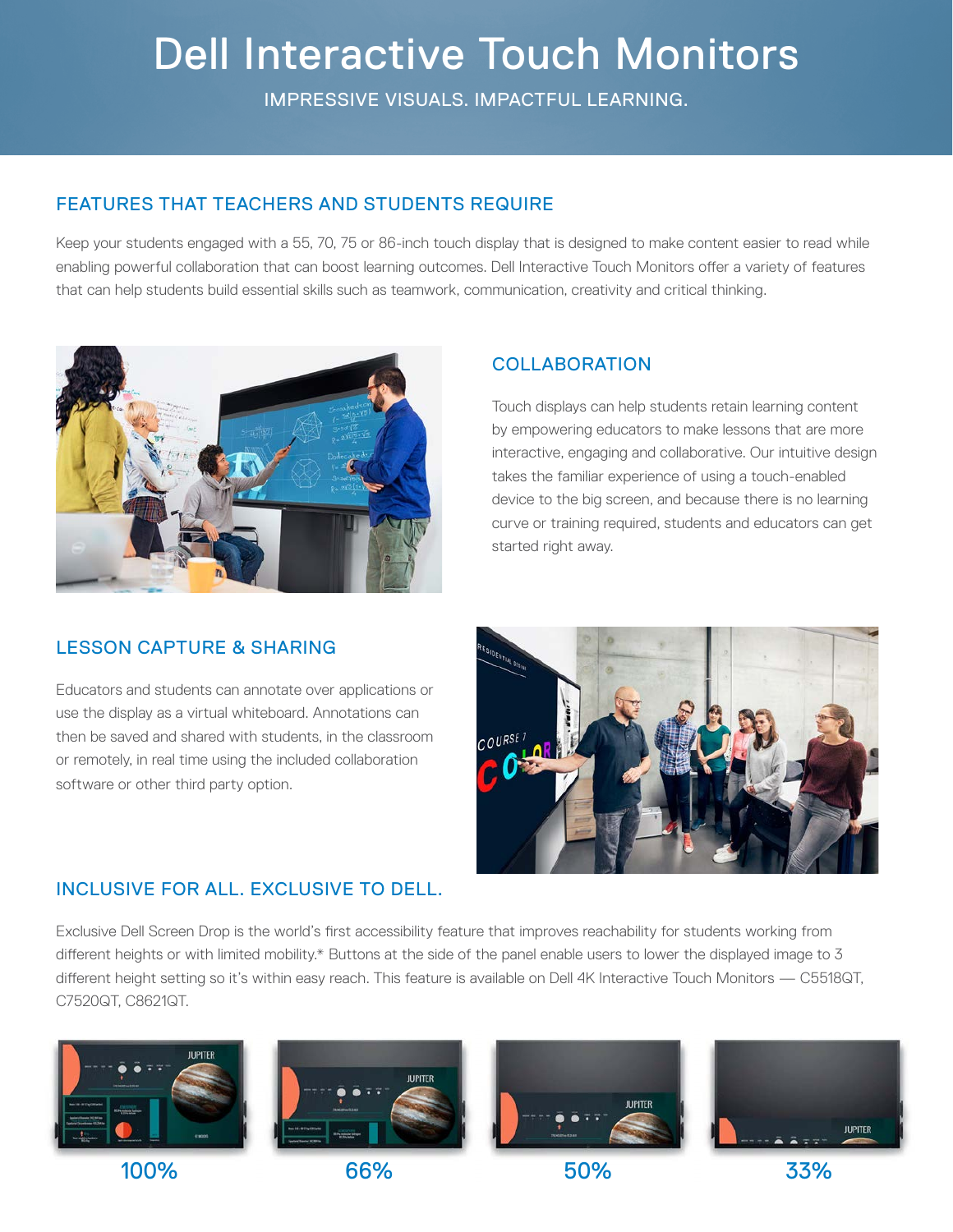# Dell Interactive Touch Monitors

IMPRESSIVE VISUALS. IMPACTFUL LEARNING.

### ALL-IN-ONE

An optional Dell OptiPlex Micro PC can be inserted into the integrated PC slot on the C5518QT, C7520QT and C8621QT or attached via an optional bracket to the C7017T for an allin-one solution. Having everything in one place makes it easy for educators and students to share without having to physically connect their personal devices.



### LOCK IT DOWN

Prevent accidental shutdown or settings changes with lock mode\*\*, a feature that allows IT administrators to control the menu and power options.



### WIRELESS PRESENTATION

Students and teachers can present right from their devices using a variety of optional wireless presentation solutions from our trusted partners. Find a wireless solution that works for your environment, regardless of your devices and operating systems.

### DISTANCE LEARNING

Whether it's creating an inclusive learning experience for remote learners or bringing field trips into the classroom, Dell makes it easy to collaborate over distance with 3rd party camera solutions that deliver a world of learning to students.

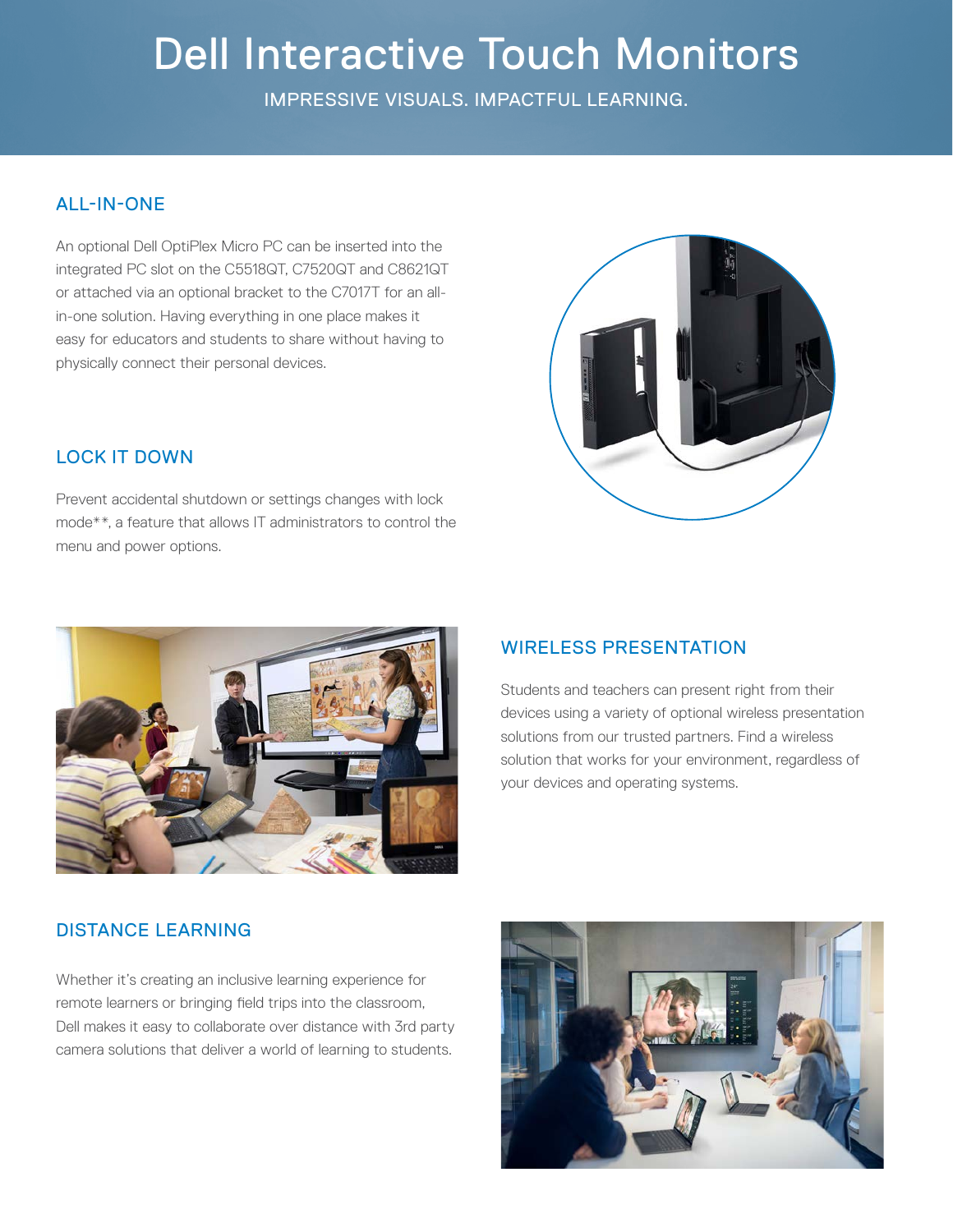# Why Choose Dell Interactive Touch Monitors

## DISCOVER SIMPLICITY, FLEXIBILITY, AND RELIABILITY WITH DELL INTERACTIVE TOUCH MONITORS.

Presenting and collaborating is easy for students and educators when you equip your learning spaces with Dell. Dell Interactive Touch Monitors are available as standalone displays or they can be customized with optional hardware and software to create a total solution that meets the unique needs of your institution.



Dell Large Format Monitors are easy to setup and use, allowing you and your teams to connect quickly without disruption. They are software and hardware agnostic so you can use them with virtually any PC, OS or software. And, they come with a wide variety of connectivity options, so you can quickly connect to the display and seamlessly switch between presenters, allowing your audience to enjoy a smooth and continuous presentation.



Captivate your audiences with impressive visuals in up to 4K resolution<sup>1</sup>. See crisp, sharp text and consistent color from virtually anywhere in the room, thanks to In-Plane Switching technology. Plus, anti-glare and anti-smudge coatings reduce **PRESENT** distracting reflections or fingerprints to improve clarity.



Group collaboration is seamless and intuitive with our interactive touch monitors that enable multiple users to write, edit, annotate or erase notes simultaneously with up to 20 touch points. Plus, exclusive Dell Screen Drop accessibility feature COLLABORATE improves reachability for users from different heights.

## EASY TO DEPLOY AND MANAGE

Dell Large Format Monitors are VESA compatible, making it easy to pick a mounting solution that best fits your space, whether that's a mobile cart, stand or wall mount. And, with HDMI CEC, RJ45 and RS232 ports<sup>1</sup>, your IT can conveniently control your monitor via the network or meeting room control systems.

Our own team can effortlessly deploy the Dell 86 4K monitors. We use our own Windows image to ensure compliance with our standards and security policies. That reduces the total cost of the devices even more."

44.

– Paul Wilmore, Director of IT, Stonyhurst College

Source: Dell/Stonyhurst College customer reference case study, December 2018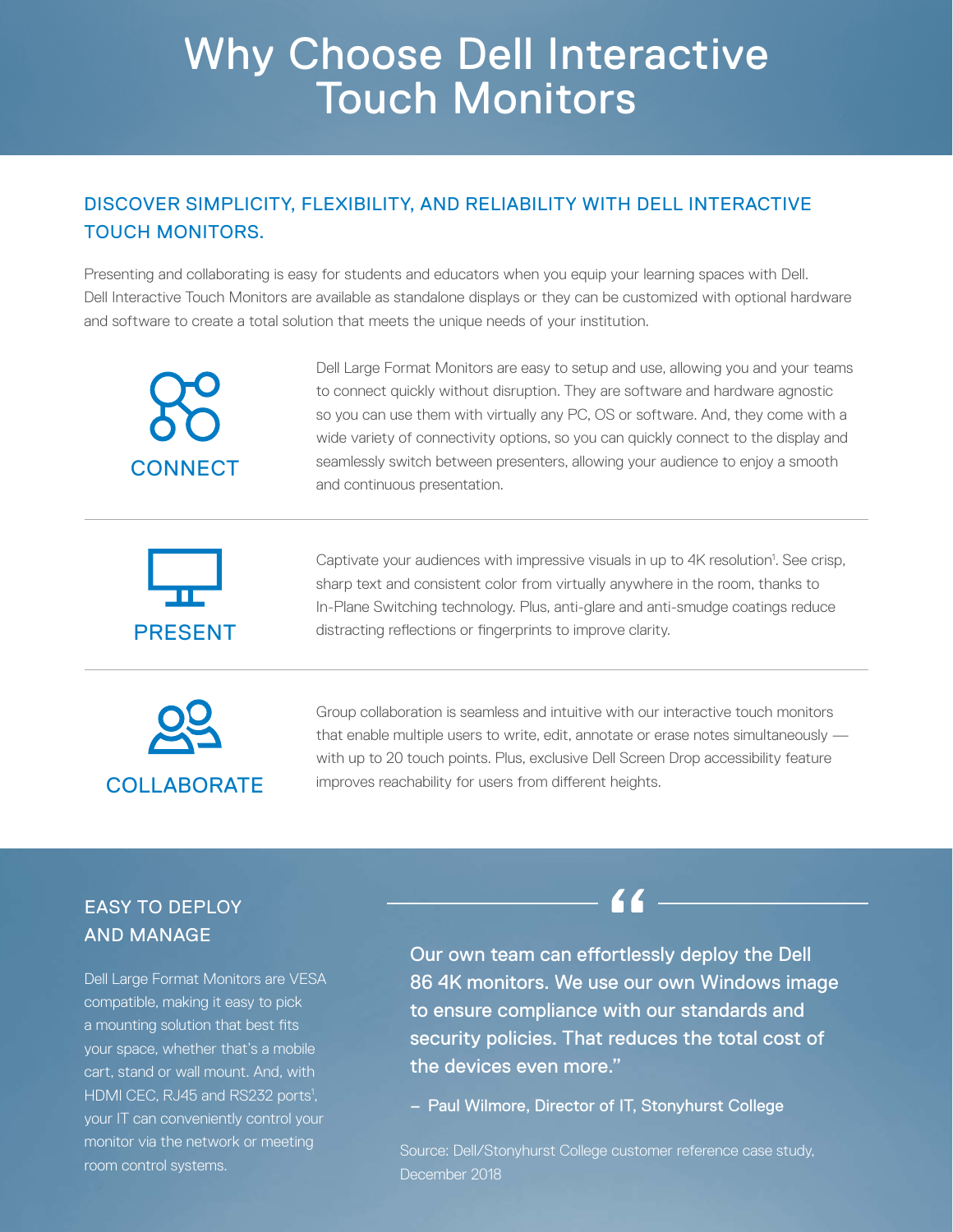# Why Choose Dell Interactive Touch Monitors



With our open platform approach, you can deploy our monitors into your learning spaces and continue to use the technology that you're comfortable with. This makes your new monitor inherently easy to deploy and use — without the need for calibration or user training.



Dell offers a variety of hardware and software solutions that complement our Interactive Touch Monitors, making it easy for you to create an all-to-end collaboration solution that meets your needs.



Dell Large Format Monitors come with a 3-year Advanced Exchange Service (upgradeable to  $5$  years) $2$  so that if needed, we will send you a replacement display the next business day, ensuring your spaces are always ready for a meeting. Upgrade to 24x7 specialist technical phone support with the Dell ProSupport option.

# $66.$

The Dell Large Format Monitors don't require any training at all. After a rapid setup, teachers and students are ready to use the Dell 86 4K monitors immediately."

– Paul Wilmore, Director of IT, Stonyhurst College

Source: Dell/Stonyhurst College customer reference case study, December 2018

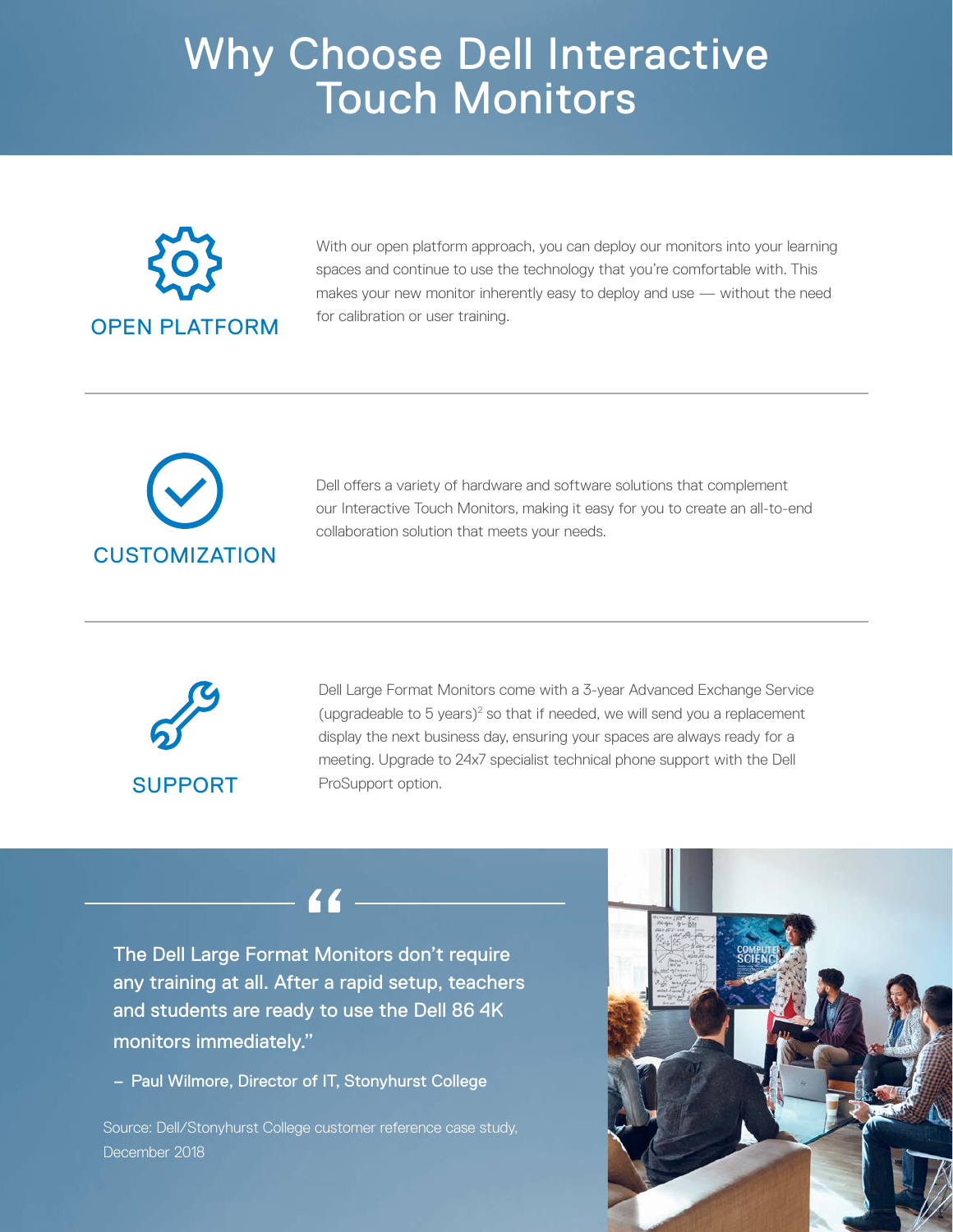# Recommended Accessories

COLLABORATIVE EDUCATION SOLUTION

Combine Dell Interactive Touch Monitors with virtually any software or hardware to create a customized collaborative solution to fit your educational needs. Here are some examples:

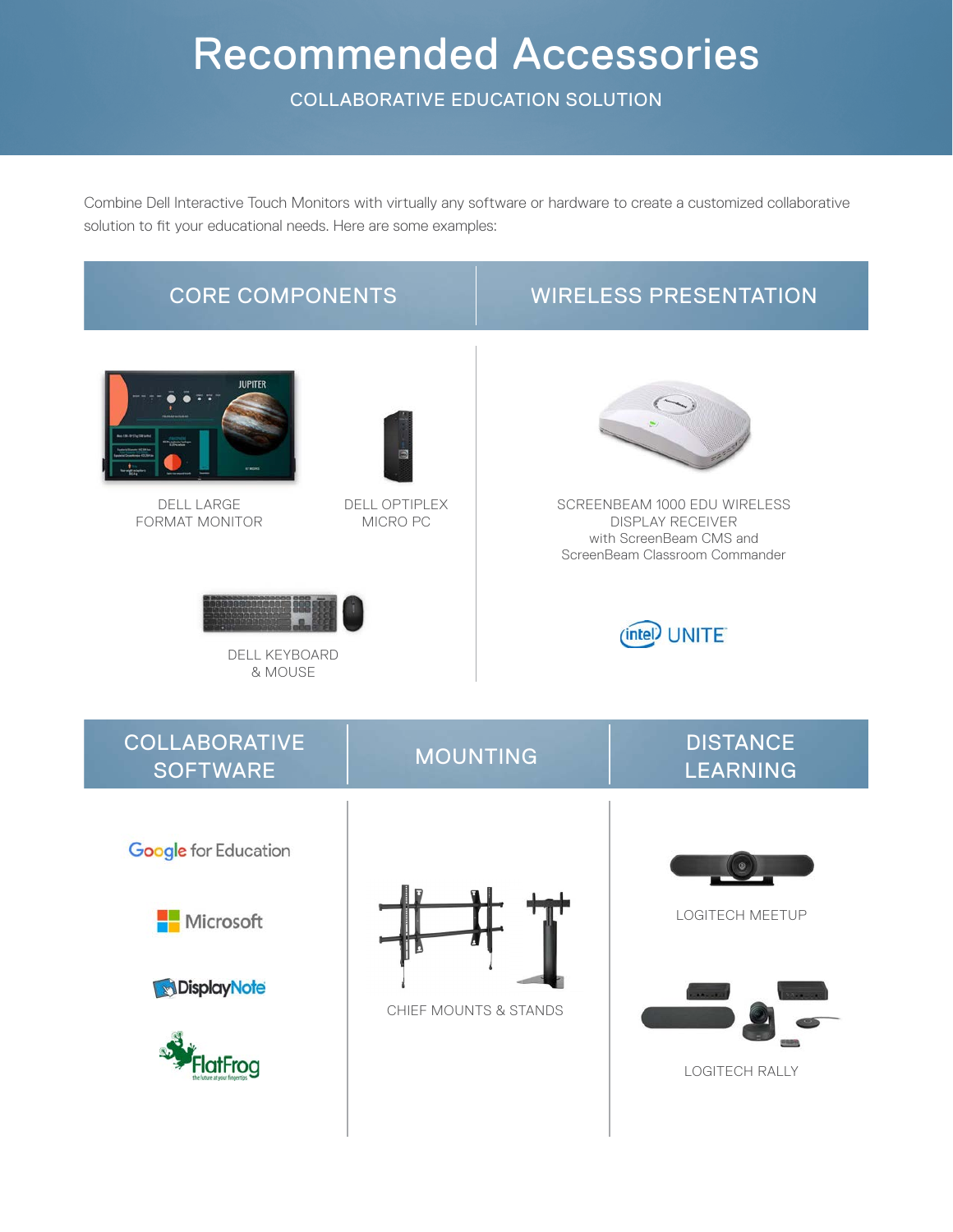# Recommended Accessories

COLLABORATIVE EDUCATION SOLUTION

## SOFTWARE SOLUTIONS



Google for Education offers secure and straightforward cloud-based management with automatic updates and built-in security features. Students and teachers can connect their Chromebooks directly to the Large Format Monitor using one of the many available inputs, or connect wirelessly using Chromecast. They can annotate and interact with compatible applications directly on the display or from their touch-enabled Chromebook.



With Microsoft in Education, students and teachers can easily connect to external devices such as speakers, cameras, and digital microscopes, as well as an infinite number of software applications. Choose from web, mobile, and desktop version of apps that students can annotate over simultaneously and in real time, such as Microsoft Teams for Education, Microsoft Edge, PowerPoint and OneNote.



The Intel Unite® solution lets you easily create and manage a secure content sharing and collaboration platform for your organization. Wirelessly connect displays, employees, and mixed technology environments so your team can share and collaborate seamlessly, wherever they are.



FlatFrog works just like a typical whiteboard allowing presenters to annotate on the surface, capture annotations with differentiated pen functionality for multiple users, and erase content using their palms. License included with C5518QT, C7520QT and C8621QT.

MOUNTS AND STANDS



DisplayNote software helps to make presentations more interactive. Allowing users to connect and contribute to the presentation and collaborate with each other from their own devices. License included with C5518QT, and C7017T.



#### CHIEF LARGE FUSION FIXED FLAT PANEL WALL MOUNT | LSA1U

This robust mount with quick installation features This improved wall mount offers features like FCA112 (FOR WALL MOUNT) secures heavy displays. Plumb adjustment helps to vertically align the display. Compatible with C5518QT, C7017T and C7520QT. C8621QT is compatible with XSM1U.



X-LARGE FUSION MICRO-ADJUSTABLE FIXED WALL DISPLAY MOUNT | XSM1U

This improved wall mount offers features like extra stability, faster install, improved lateral shift, easier cable management and enhanced security. Compatible with C8621QT.



CHIEF FUSION MOUNTING COMPONENT | FCA520 (FOR CART) /

Attach a micro PC or other devices to the back of your Large Format Monitor with this versatile clamping kit. Compatible with C7017T.



### CHIEF TABLE STAND | LDS1U

Organize your classroom exactly as you envisioned, without worrying about wall space, by placing your conference room monitor on a flat surface. Compatible with C5518QT.



#### CHIEF LARGE FUSION FLOOR STAND | LFAUB

This height adjustable floor stand incorporates rounded edges and sleek features to give a softer, professional feel that fits well in corporate and classroom environments. Compatible with C5518QT, C7017T and C7520QT. C8621QT is compatible with XFA1UB.



CHIEF LARGE FUSION MANUAL HEIGHT ADJUSTABLE MOBILE AV CART | LPAUB

Take your display to wherever the lesson is taking place with an easy to move cart that is also height adjustable. Compatible with C5518QT, C7017T and C7520QT.

C8621QT is compatible with XPA1UB.